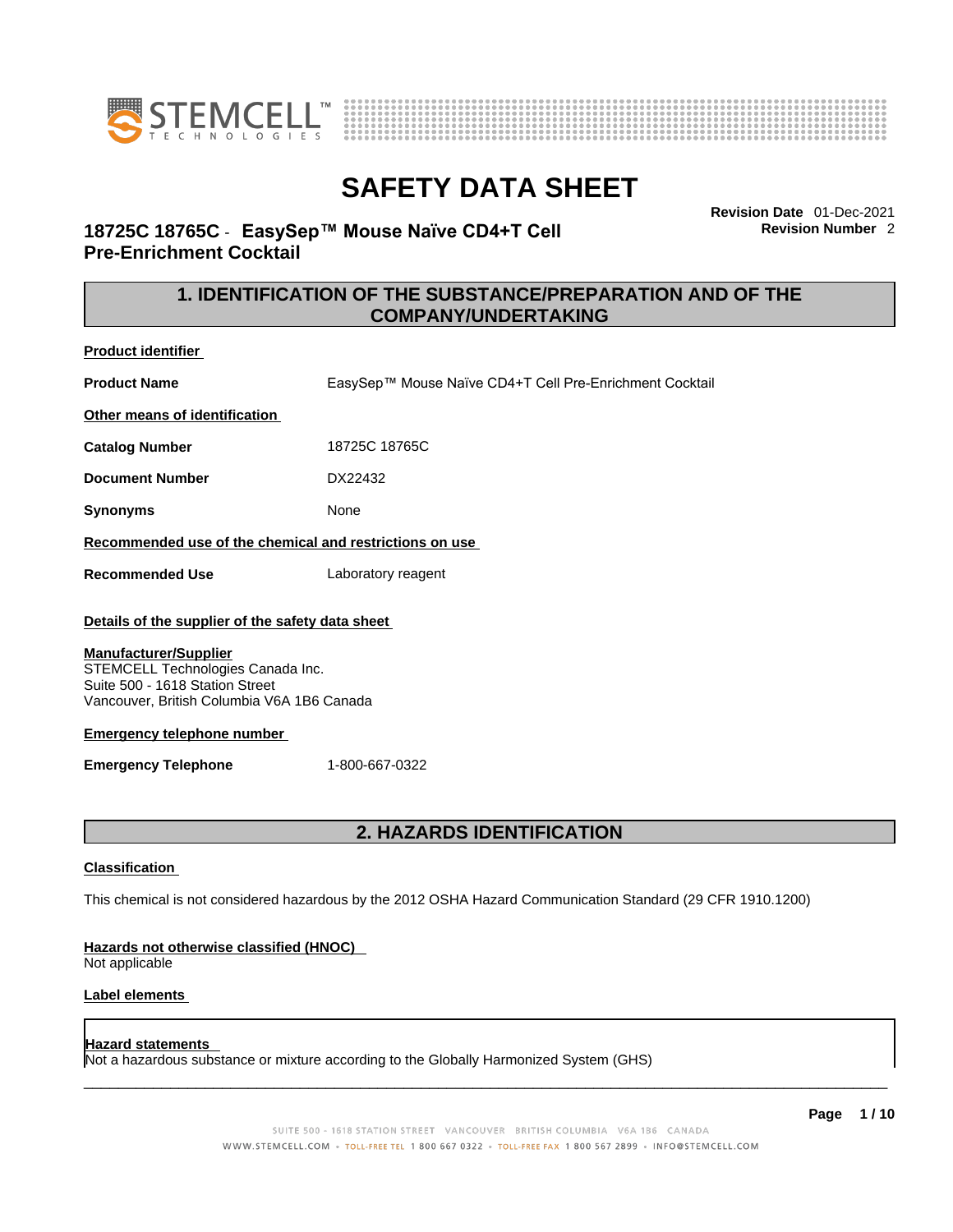



# \_\_\_\_\_\_\_\_\_\_\_\_\_\_\_\_\_\_\_\_\_\_\_\_\_\_\_\_\_\_\_\_\_\_\_\_\_\_\_\_\_\_\_\_\_\_\_\_\_\_\_\_\_\_\_\_\_\_\_\_\_\_\_\_\_\_\_\_\_\_\_\_\_\_\_\_\_\_\_\_\_\_\_\_\_\_\_\_\_\_\_\_\_ **Revision Date** 01-Dec-2021 **18725C 18765C** - **EasySep™ Mouse Naïve CD4+T Cell Pre-Enrichment Cocktail**

The product contains no substances which at their given concentration, are considered to be hazardous to health.

**Appearance** Clear **Physical state** Liquid **Odor** No data available

**Revision Number** 2

**Other Information**  Not applicable

**Unknown acute toxicity** 1.76167 % of the mixture consists of ingredient(s) of unknown toxicity

1.76167 % of the mixture consists of ingredient(s) of unknown acute oral toxicity

1.76167 % of the mixture consists of ingredient(s) of unknown acute dermal toxicity

1.76167 % of the mixture consists of ingredient(s) of unknown acute inhalation toxicity (gas)

1.76167 % of the mixture consists of ingredient(s) of unknown acute inhalation toxicity (vapor)

1.76167 % of the mixture consists of ingredient(s) of unknown acute inhalation toxicity (dust/mist)

## **3. COMPOSITION/INFORMATION ON INGREDIENTS**

#### **Substance**

Not applicable.

### **Mixture**

Not a hazardous substance or mixture according to the Globally Harmonized System (GHS)

\*The exact percentage (concentration) ofcomposition has been withheld as a trade secret.

# **4. FIRST AID MEASURES**

#### **Description of first aid measures**

| <b>Inhalation</b>   | Remove to fresh air.                                                                                                    |
|---------------------|-------------------------------------------------------------------------------------------------------------------------|
| Eye contact         | Rinse thoroughly with plenty of water for at least 15 minutes, lifting lower and upper eyelids.<br>Consult a physician. |
| <b>Skin contact</b> | Wash skin with soap and water.                                                                                          |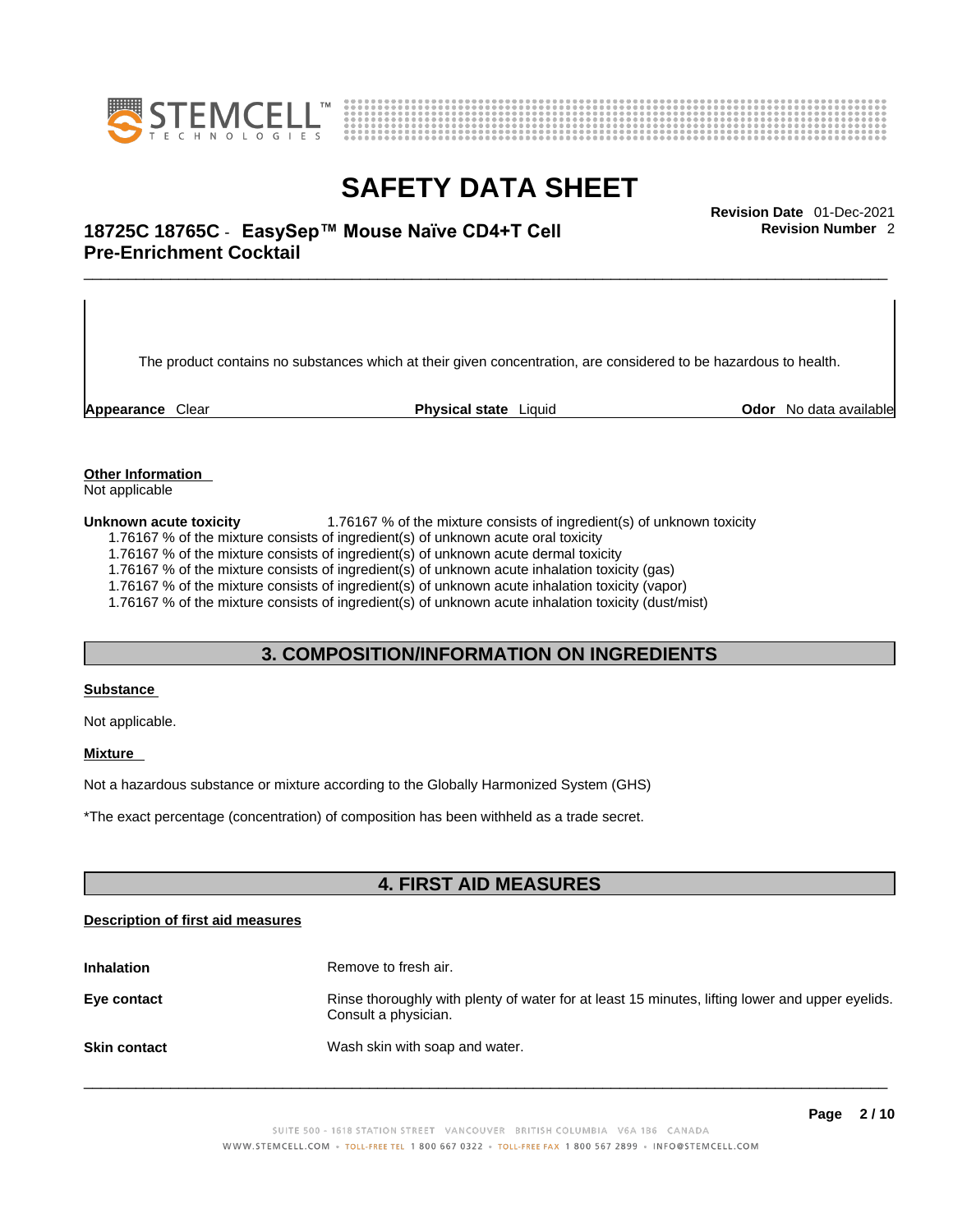



# \_\_\_\_\_\_\_\_\_\_\_\_\_\_\_\_\_\_\_\_\_\_\_\_\_\_\_\_\_\_\_\_\_\_\_\_\_\_\_\_\_\_\_\_\_\_\_\_\_\_\_\_\_\_\_\_\_\_\_\_\_\_\_\_\_\_\_\_\_\_\_\_\_\_\_\_\_\_\_\_\_\_\_\_\_\_\_\_\_\_\_\_\_ **Revision Date** 01-Dec-2021 **18725C 18765C** - **EasySep™ Mouse Naïve CD4+T Cell Pre-Enrichment Cocktail**

**Ingestion** Clean mouth with water and drink afterwards plenty of water. **Most important symptoms and effects, both acute and delayed Symptoms** No information available. **Indication of any immediate medical attention and special treatment needed Note to physicians** Treat symptomatically. **5. FIRE-FIGHTING MEASURES Suitable Extinguishing Media** Use extinguishing measures that are appropriate to local circumstances and the surrounding environment. **Unsuitable extinguishing media** CAUTION: Use of water spray when fighting fire may be inefficient. **Specific hazards arising from the chemical** No information available. **Explosion data Sensitivity to Mechanical Impact** None. **Sensitivity to Static Discharge** None. **Special protective equipment for fire-fighters** Firefighters should wear self-contained breathing apparatus and full firefighting turnout gear. Use personal protection equipment. **6. ACCIDENTAL RELEASE MEASURES Personal precautions, protective equipment and emergency procedures Personal precautions** Ensure adequate ventilation. **Environmental precautions** 

**Environmental precautions** See Section 12 for additional Ecological Information.

### **Methods and material for containment and cleaning up**

**Methods for containment** Prevent further leakage or spillage if safe to do so.

 $\_$  ,  $\_$  ,  $\_$  ,  $\_$  ,  $\_$  ,  $\_$  ,  $\_$  ,  $\_$  ,  $\_$  ,  $\_$  ,  $\_$  ,  $\_$  ,  $\_$  ,  $\_$  ,  $\_$  ,  $\_$  ,  $\_$  ,  $\_$  ,  $\_$  ,  $\_$  ,  $\_$  ,  $\_$  ,  $\_$  ,  $\_$  ,  $\_$  ,  $\_$  ,  $\_$  ,  $\_$  ,  $\_$  ,  $\_$  ,  $\_$  ,  $\_$  ,  $\_$  ,  $\_$  ,  $\_$  ,  $\_$  ,  $\_$  ,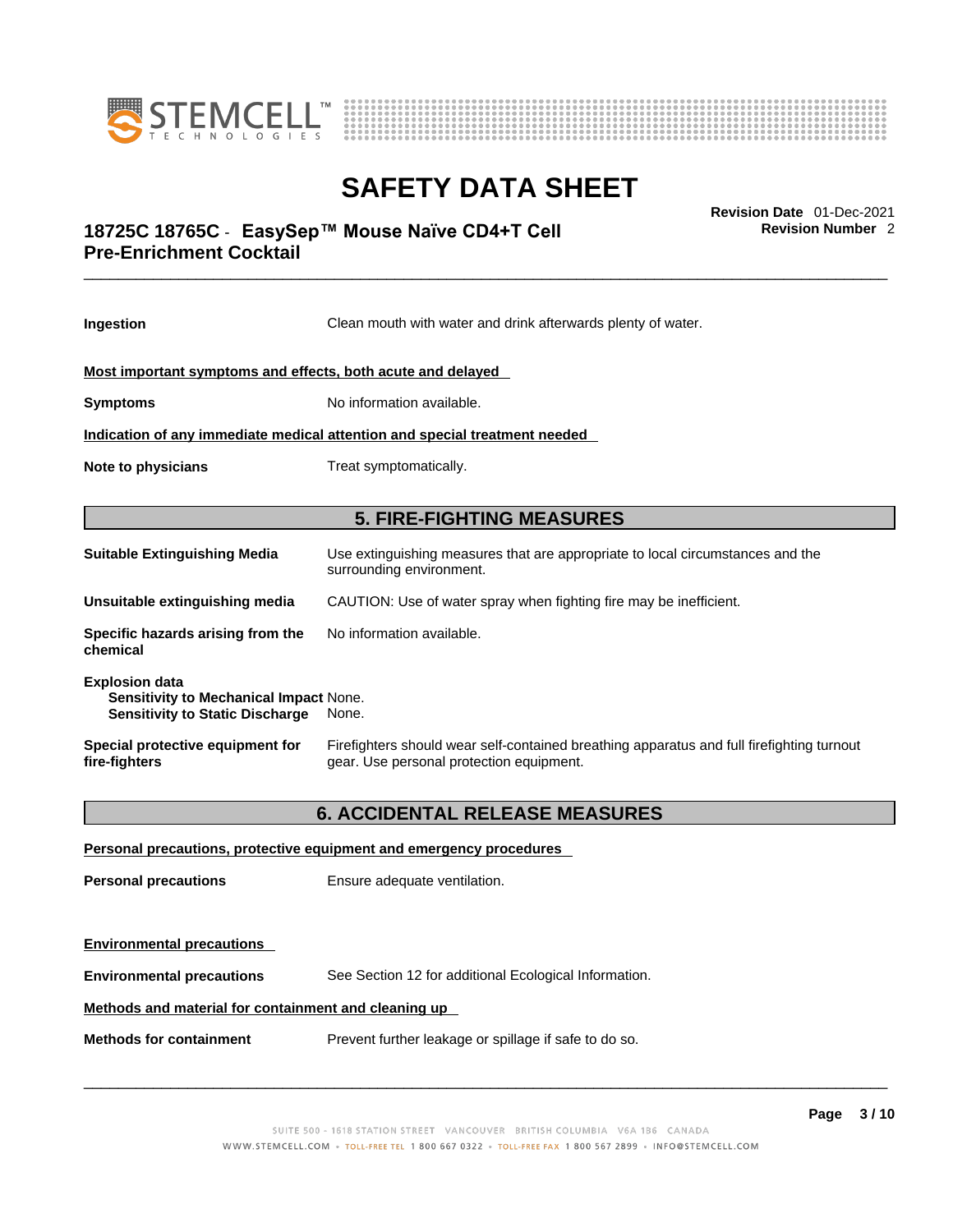



**Revision Number** 2

# \_\_\_\_\_\_\_\_\_\_\_\_\_\_\_\_\_\_\_\_\_\_\_\_\_\_\_\_\_\_\_\_\_\_\_\_\_\_\_\_\_\_\_\_\_\_\_\_\_\_\_\_\_\_\_\_\_\_\_\_\_\_\_\_\_\_\_\_\_\_\_\_\_\_\_\_\_\_\_\_\_\_\_\_\_\_\_\_\_\_\_\_\_ **Revision Date** 01-Dec-2021 **18725C 18765C** - **EasySep™ Mouse Naïve CD4+T Cell Pre-Enrichment Cocktail**

| Methods for cleaning up         | Pick up and transfer to properly labeled containers.                                 |
|---------------------------------|--------------------------------------------------------------------------------------|
| Prevention of secondary hazards | Clean contaminated objects and areas thoroughly observing environmental regulations. |

# **7. HANDLING AND STORAGE**

# **Precautions for safe handling Advice on safe handling** Handle in accordance with good industrial hygiene and safety practice. **Conditions for safe storage, including any incompatibilities Storage Conditions** Store in accordance with information listed on the Product Information Sheet (PIS).

# **8. EXPOSURE CONTROLS/PERSONAL PROTECTION**

### **Control parameters**

**Exposure Limits** This product, as supplied, does not contain any hazardous materials with occupational exposure limits established by the region specific regulatory bodies.

### **Appropriate engineering controls**

| Showers              |
|----------------------|
| Eyewash stations     |
| Ventilation systems. |
|                      |

**Individual protection measures, such as personal protective equipment Eye/face protection** No special protective equipment required. **Skin and body protection** No special protective equipment required. **Respiratory protection** No protective equipment is needed under normal use conditions. If exposure limits are exceeded or irritation is experienced, ventilation and evacuation may be required. **General hygiene considerations** Handle in accordance with good industrial hygiene and safety practice.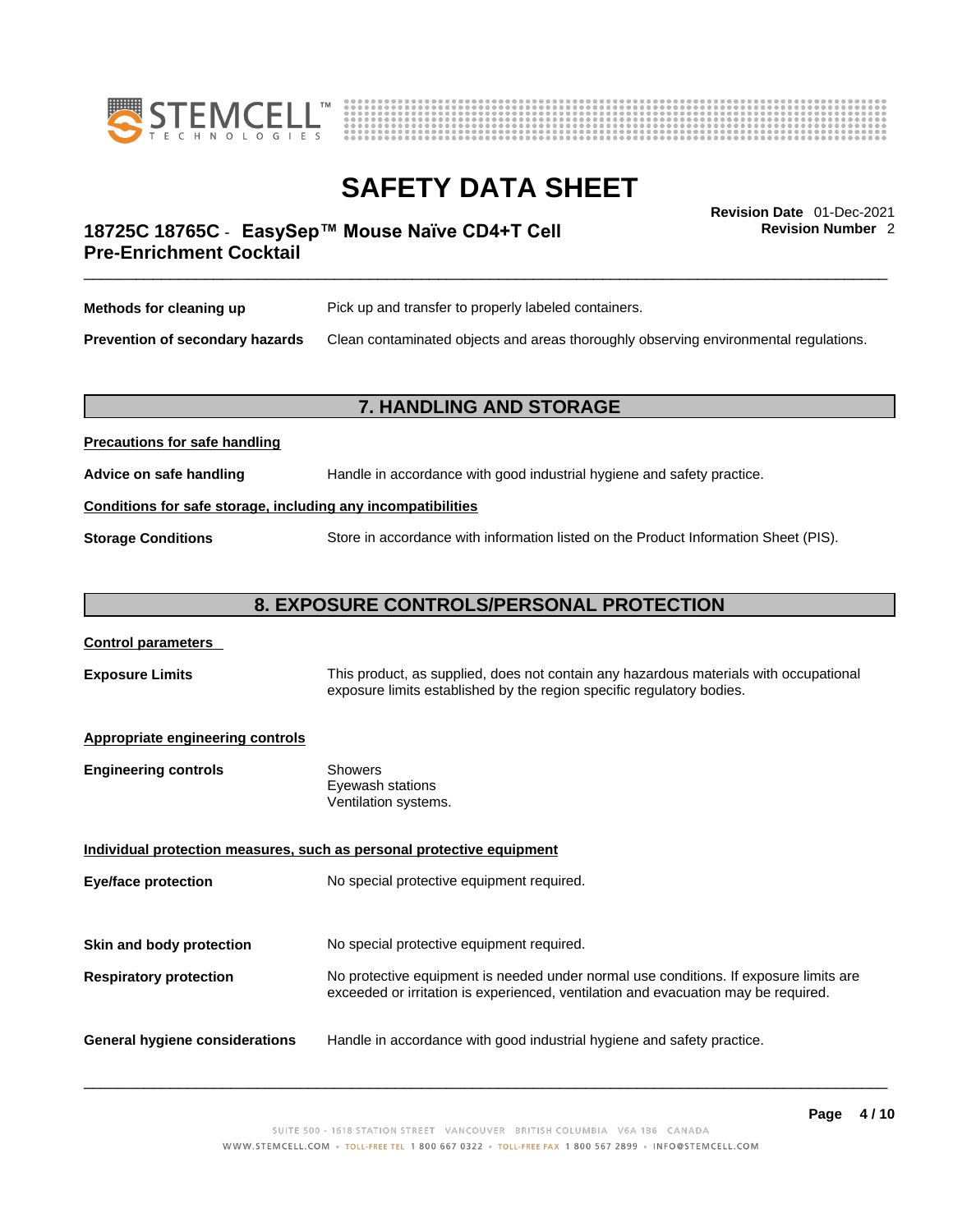



# \_\_\_\_\_\_\_\_\_\_\_\_\_\_\_\_\_\_\_\_\_\_\_\_\_\_\_\_\_\_\_\_\_\_\_\_\_\_\_\_\_\_\_\_\_\_\_\_\_\_\_\_\_\_\_\_\_\_\_\_\_\_\_\_\_\_\_\_\_\_\_\_\_\_\_\_\_\_\_\_\_\_\_\_\_\_\_\_\_\_\_\_\_ **Revision Date** 01-Dec-2021 **18725C 18765C** - **EasySep™ Mouse Naïve CD4+T Cell Pre-Enrichment Cocktail**

**9. PHYSICAL AND CHEMICAL PROPERTIES Information on basic physical and chemical properties Physical state** Liquid **Appearance** Clear<br> **Color** No int **Color Color Color Color Color Color Color No** data available **Odor Odor Constanting Codor Constanting Codor Codor Codor Codor Codor Codor Codor Codor Codor Codor Codor Codor Codor Codor Codor Codor Codor Codor Codor Codor Codor Codor Codor No data available Explosive properties** No data available **Oxidizing properties** No information available **Other Information Softening point** No information available **Molecular weight** No information available **Molecular formula** No information available<br>**VOC Content (%)** No information available **VOC Content (%) Liquid Density** No information available **Bulk density No information available Property CONSCRUTE IN THE VALUES REMARKS • Method pH** No data available None known **Melting point / freezing point Boiling point / boiling range No data available None known Flash point Communist Communist Communist Communist Communist Communist Communist Communist Communist Communist Communist Communist Communist Communist Communist Communist Communist Communist Communist Communist Communi Evaporation rate Reserve ACC** No data available **None known** None known **Flammability (solid, gas)** No data available None known **Flammability Limit in Air** None known **Upper flammability limit:** No data available **Lower flammability limit:** No data available **Vapor pressure No data available None known Vapor density No data available None known Relative density No data available None known** None known **Water solubility No data available** Mome known<br> **Solubility in other solvents** No data available **None known**<br>
None known **Solubility in other solvents** No data available **None known**<br> **Partition coefficient** No data available None known **Partition coefficient**<br> **Autoignition temperature**<br>
No data available **Autoignition temperature** No data available **None known**<br> **Decomposition temperature** No data available None known **Decomposition temperature** No data available None known<br> **Kinematic viscosity** No data available None known **Kinematic viscosity No data available None known**<br> **None known**<br>
No data available **None known**<br>
None known **Dynamic** viscosity None known

# **10. STABILITY AND REACTIVITY**

**Reactivity No information available.** 

**Chemical stability** Stable under recommended transport or storage conditions.

 $\_$  ,  $\_$  ,  $\_$  ,  $\_$  ,  $\_$  ,  $\_$  ,  $\_$  ,  $\_$  ,  $\_$  ,  $\_$  ,  $\_$  ,  $\_$  ,  $\_$  ,  $\_$  ,  $\_$  ,  $\_$  ,  $\_$  ,  $\_$  ,  $\_$  ,  $\_$  ,  $\_$  ,  $\_$  ,  $\_$  ,  $\_$  ,  $\_$  ,  $\_$  ,  $\_$  ,  $\_$  ,  $\_$  ,  $\_$  ,  $\_$  ,  $\_$  ,  $\_$  ,  $\_$  ,  $\_$  ,  $\_$  ,  $\_$  ,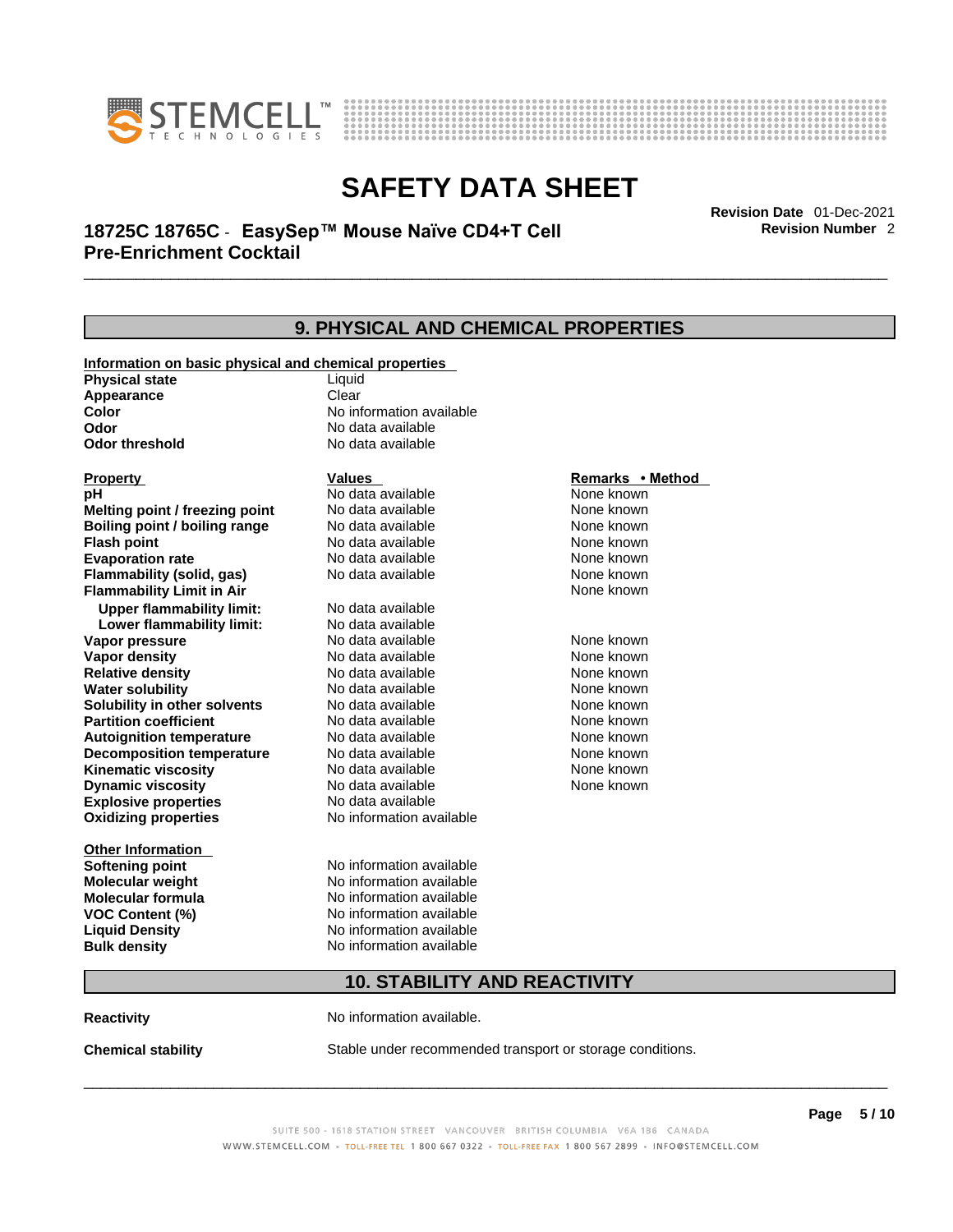



\_\_\_\_\_\_\_\_\_\_\_\_\_\_\_\_\_\_\_\_\_\_\_\_\_\_\_\_\_\_\_\_\_\_\_\_\_\_\_\_\_\_\_\_\_\_\_\_\_\_\_\_\_\_\_\_\_\_\_\_\_\_\_\_\_\_\_\_\_\_\_\_\_\_\_\_\_\_\_\_\_\_\_\_\_\_\_\_\_\_\_\_\_ **Revision Date** 01-Dec-2021 **18725C 18765C** - **EasySep™ Mouse Naïve CD4+T Cell Pre-Enrichment Cocktail** 

**Revision Number** 2

| Possibility of hazardous reactions | None under normal processing.             |
|------------------------------------|-------------------------------------------|
| <b>Conditions to avoid</b>         | None known based on information supplied. |
| Incompatible materials             | None known based on information supplied. |

**Hazardous decomposition products** None known based on information supplied.

# **11. TOXICOLOGICAL INFORMATION**

### **Information on likely routes of exposure**

#### **Product Information**

| <b>Inhalation</b>   | Specific test data for the substance or mixture is not available.            |
|---------------------|------------------------------------------------------------------------------|
| Eye contact         | Specific test data for the substance or mixture is not available.            |
| <b>Skin contact</b> | Specific test data for the substance or mixture is not available.            |
| <b>Ingestion</b>    | Specific test data for the substance or mixture is not available.            |
|                     | Symptoms related to the physical, chemical and toxicological characteristics |

**Symptoms** No information available.

**Numerical measures of toxicity**

**Acute toxicity**

**Unknown acute toxicity** 1.76167 % of the mixture consists of ingredient(s) of unknown toxicity

1.76167 % of the mixture consists of ingredient(s) of unknown acute oral toxicity

1.76167 % of the mixture consists of ingredient(s) of unknown acute dermal toxicity

1.76167 % of the mixture consists of ingredient(s) of unknown acute inhalation toxicity (gas)

1.76167 % of the mixture consists of ingredient(s) of unknown acute inhalation toxicity (vapor)

1.76167 % of the mixture consists of ingredient(s) of unknown acute inhalation toxicity (dust/mist) Product Information

#### **Delayed and immediate effects as well as chronic effects from short and long-term exposure**

| <b>Skin</b><br>. . <i>.</i> .<br>.<br>COL.<br>TOSIOL<br>וומר<br>иноп | `available.<br>N0<br>-inforr<br>папоп |
|----------------------------------------------------------------------|---------------------------------------|
| Drod<br>nation<br>ш                                                  |                                       |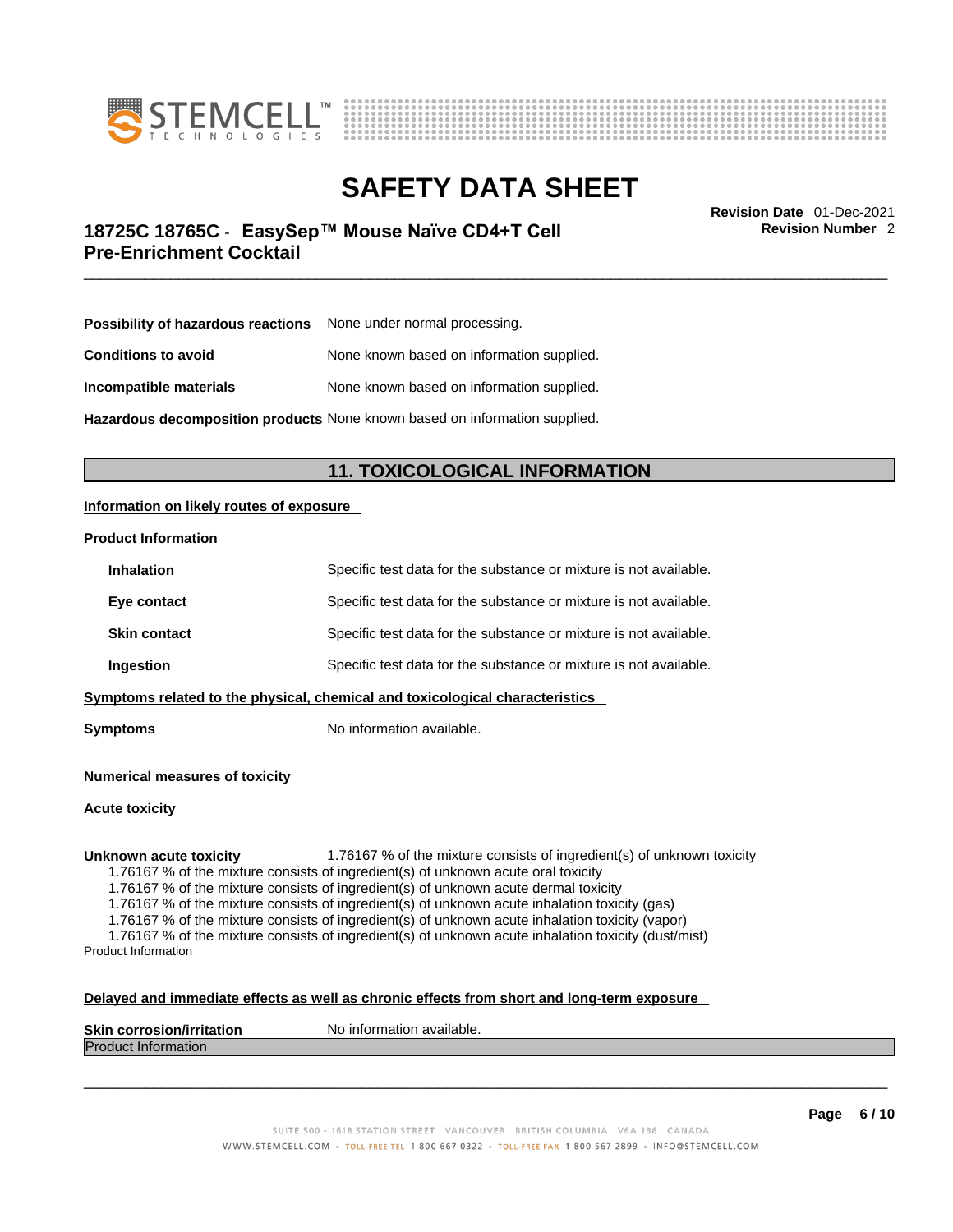



# \_\_\_\_\_\_\_\_\_\_\_\_\_\_\_\_\_\_\_\_\_\_\_\_\_\_\_\_\_\_\_\_\_\_\_\_\_\_\_\_\_\_\_\_\_\_\_\_\_\_\_\_\_\_\_\_\_\_\_\_\_\_\_\_\_\_\_\_\_\_\_\_\_\_\_\_\_\_\_\_\_\_\_\_\_\_\_\_\_\_\_\_\_ **Revision Date** 01-Dec-2021 **18725C 18765C** - **EasySep™ Mouse Naïve CD4+T Cell Pre-Enrichment Cocktail**

**Serious eye damage/eye irritation** No information available. Product Information **Respiratory or skin sensitization** No information available. Product Information **Germ cell mutagenicity** No information available. Product Information **Carcinogenicity** No information available. **Reproductive toxicity** No information available. Product Information **STOT** - single exposure<br>
No information available. Product Information **STOT** - **repeated exposure** No information available. Product Information **Aspiration hazard** No information available.

# **12. ECOLOGICAL INFORMATION**

| <b>Ecotoxicity</b>                                           |                            |  |
|--------------------------------------------------------------|----------------------------|--|
|                                                              | <b>Product Information</b> |  |
| Persistence and degradability                                | No information available.  |  |
| <b>Bioaccumulation</b><br>There is no data for this product. |                            |  |
|                                                              |                            |  |
| Other adverse effects                                        | No information available.  |  |

# **13. DISPOSAL CONSIDERATIONS**

| Waste treatment methods                |                                                                                                                    |
|----------------------------------------|--------------------------------------------------------------------------------------------------------------------|
| Waste from residues/unused<br>products | Dispose of in accordance with local regulations. Dispose of waste in accordance with<br>environmental legislation. |
| Contaminated packaging                 | Do not reuse empty containers.                                                                                     |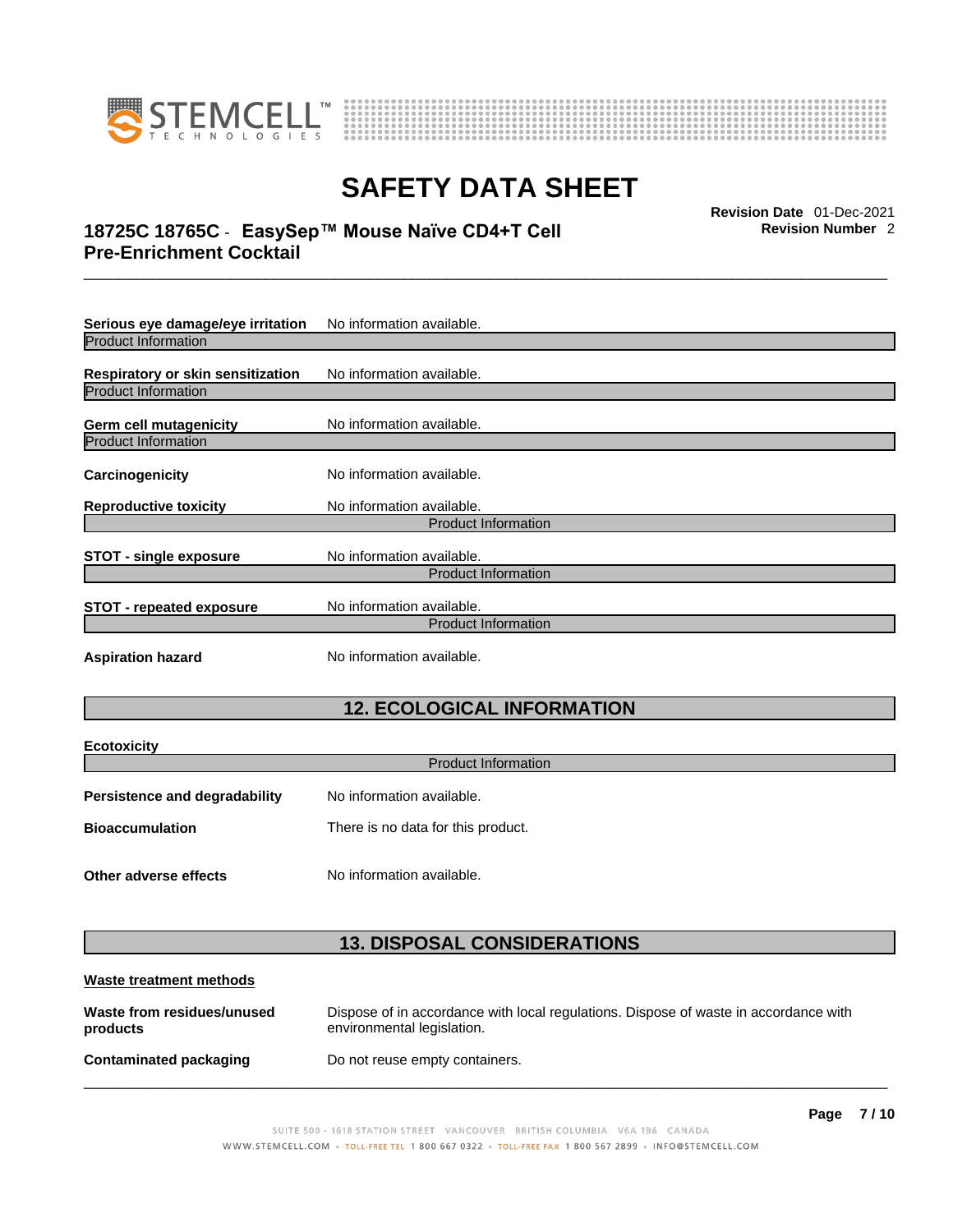



# \_\_\_\_\_\_\_\_\_\_\_\_\_\_\_\_\_\_\_\_\_\_\_\_\_\_\_\_\_\_\_\_\_\_\_\_\_\_\_\_\_\_\_\_\_\_\_\_\_\_\_\_\_\_\_\_\_\_\_\_\_\_\_\_\_\_\_\_\_\_\_\_\_\_\_\_\_\_\_\_\_\_\_\_\_\_\_\_\_\_\_\_\_ **Revision Date** 01-Dec-2021 **18725C 18765C** - **EasySep™ Mouse Naïve CD4+T Cell Pre-Enrichment Cocktail**

**US EPA Waste Number** P105

**14. TRANSPORT INFORMATION** 

| DOT         | Not regulated |
|-------------|---------------|
| <u>TDG</u>  | Not regulated |
| MEX         | Not regulated |
| ICAO (air)  | Not regulated |
| <u>IATA</u> | Not regulated |
| <b>IMDG</b> | Not regulated |
| <u>RID</u>  | Not regulated |
| <b>ADR</b>  | Not regulated |
| <b>ADN</b>  | Not regulated |

# **15. REGULATORY INFORMATION**

| International Inventories |                 |
|---------------------------|-----------------|
| <b>TSCA</b>               | Complies        |
| <b>DSL/NDSL</b>           | Complies        |
| <b>EINECS/ELINCS</b>      | Complies        |
| <b>ENCS</b>               | Does not comply |
| <b>IECSC</b>              | Complies        |
| <b>KECL</b>               | Does not comply |
| <b>PICCS</b>              | Does not comply |
| <b>AICS</b>               | Complies        |

 **Legend:** 

 **TSCA** - United States Toxic Substances Control Act Section 8(b) Inventory  **DSL/NDSL** - Canadian Domestic Substances List/Non-Domestic Substances List  **EINECS/ELINCS** - European Inventory of Existing Chemical Substances/European List of Notified Chemical Substances  **ENCS** - Japan Existing and New Chemical Substances  **IECSC** - China Inventory of Existing Chemical Substances

 **KECL** - Korean Existing and Evaluated Chemical Substances

 $\_$  ,  $\_$  ,  $\_$  ,  $\_$  ,  $\_$  ,  $\_$  ,  $\_$  ,  $\_$  ,  $\_$  ,  $\_$  ,  $\_$  ,  $\_$  ,  $\_$  ,  $\_$  ,  $\_$  ,  $\_$  ,  $\_$  ,  $\_$  ,  $\_$  ,  $\_$  ,  $\_$  ,  $\_$  ,  $\_$  ,  $\_$  ,  $\_$  ,  $\_$  ,  $\_$  ,  $\_$  ,  $\_$  ,  $\_$  ,  $\_$  ,  $\_$  ,  $\_$  ,  $\_$  ,  $\_$  ,  $\_$  ,  $\_$  ,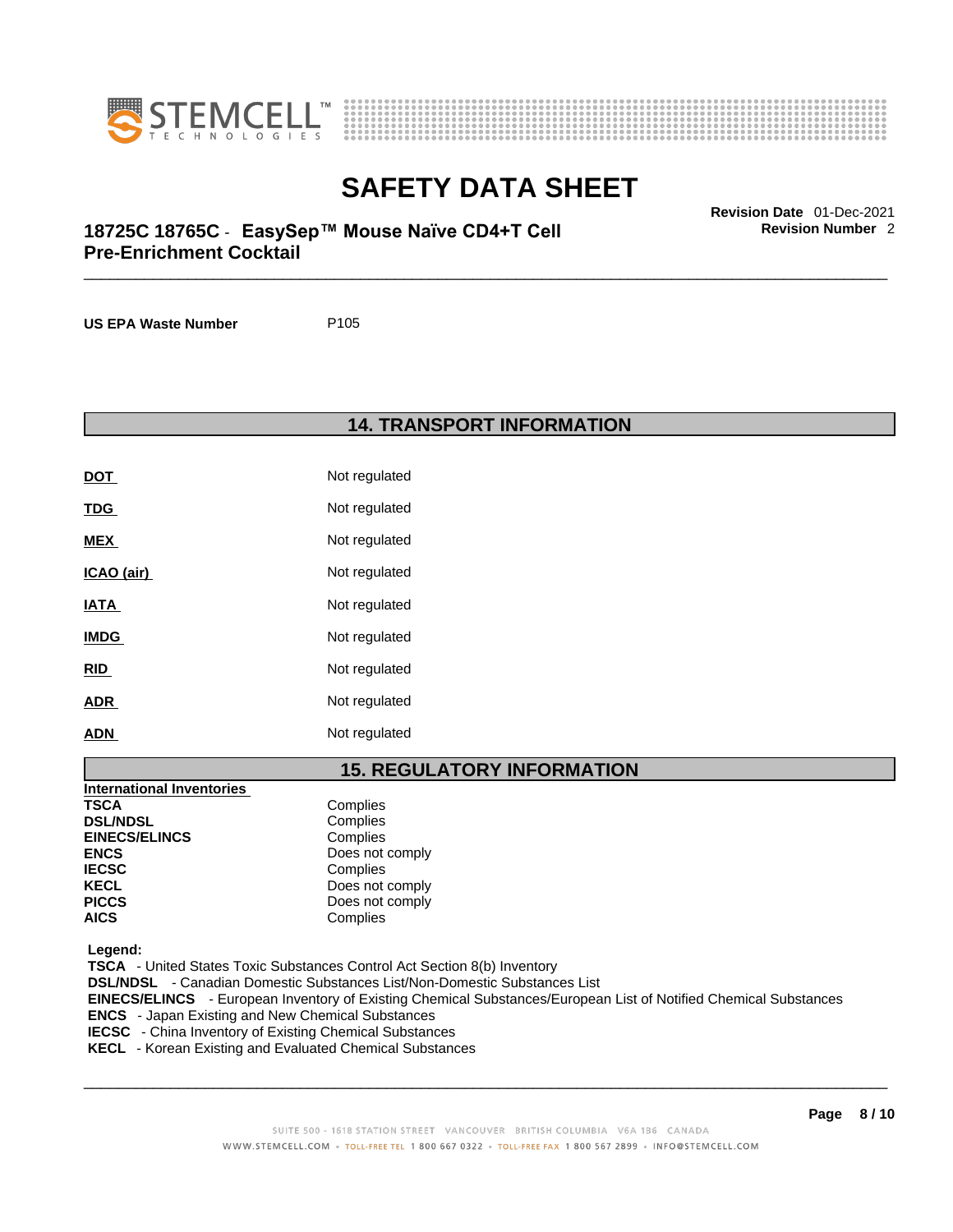



# \_\_\_\_\_\_\_\_\_\_\_\_\_\_\_\_\_\_\_\_\_\_\_\_\_\_\_\_\_\_\_\_\_\_\_\_\_\_\_\_\_\_\_\_\_\_\_\_\_\_\_\_\_\_\_\_\_\_\_\_\_\_\_\_\_\_\_\_\_\_\_\_\_\_\_\_\_\_\_\_\_\_\_\_\_\_\_\_\_\_\_\_\_ **Revision Date** 01-Dec-2021 **18725C 18765C** - **EasySep™ Mouse Naïve CD4+T Cell Pre-Enrichment Cocktail**

**Revision Number** 2

 **PICCS** - Philippines Inventory of Chemicals and Chemical Substances  **AICS** - Australian Inventory of Chemical Substances

#### **US Federal Regulations**

#### **SARA 313**

Section 313 of Title III of the Superfund Amendments and Reauthorization Act of 1986 (SARA). This product does not contain any chemicals which are subject to the reporting requirements of the Act and Title 40 of the Code of Federal Regulations, Part 372.

| SARA 311/312 Hazard Categories    |    |  |
|-----------------------------------|----|--|
| Acute health hazard               | No |  |
| <b>Chronic Health Hazard</b>      | No |  |
| Fire hazard                       | No |  |
| Sudden release of pressure hazard | No |  |
| <b>Reactive Hazard</b>            | No |  |

### **CWA (Clean WaterAct)**

This product does not contain any substances regulated as pollutants pursuant to the Clean Water Act (40 CFR 122.21 and 40 CFR 122.42).

### **CERCLA**

This material, as supplied, does not contain any substances regulated as hazardous substances under the Comprehensive Environmental Response Compensation and Liability Act (CERCLA) (40 CFR 302) or the Superfund Amendments and Reauthorization Act (SARA) (40 CFR 355). There may be specific reporting requirements at the local, regional, or state level pertaining to releases of this material.

### **US State Regulations**

#### **California Proposition 65**

This product does not contain any Proposition 65 chemicals.

### **U.S. State Right-to-Know Regulations**

#### **US State Regulations**

| Chemical name            | New Jersey | <b>Massachusetts</b> | Pennsylvania |
|--------------------------|------------|----------------------|--------------|
| Water                    |            |                      |              |
| 7732-18-5                |            |                      |              |
| Sodium Phosphate Dibasic |            |                      |              |
| 7558-79-4                |            |                      |              |

### **U.S. EPA Label Information**